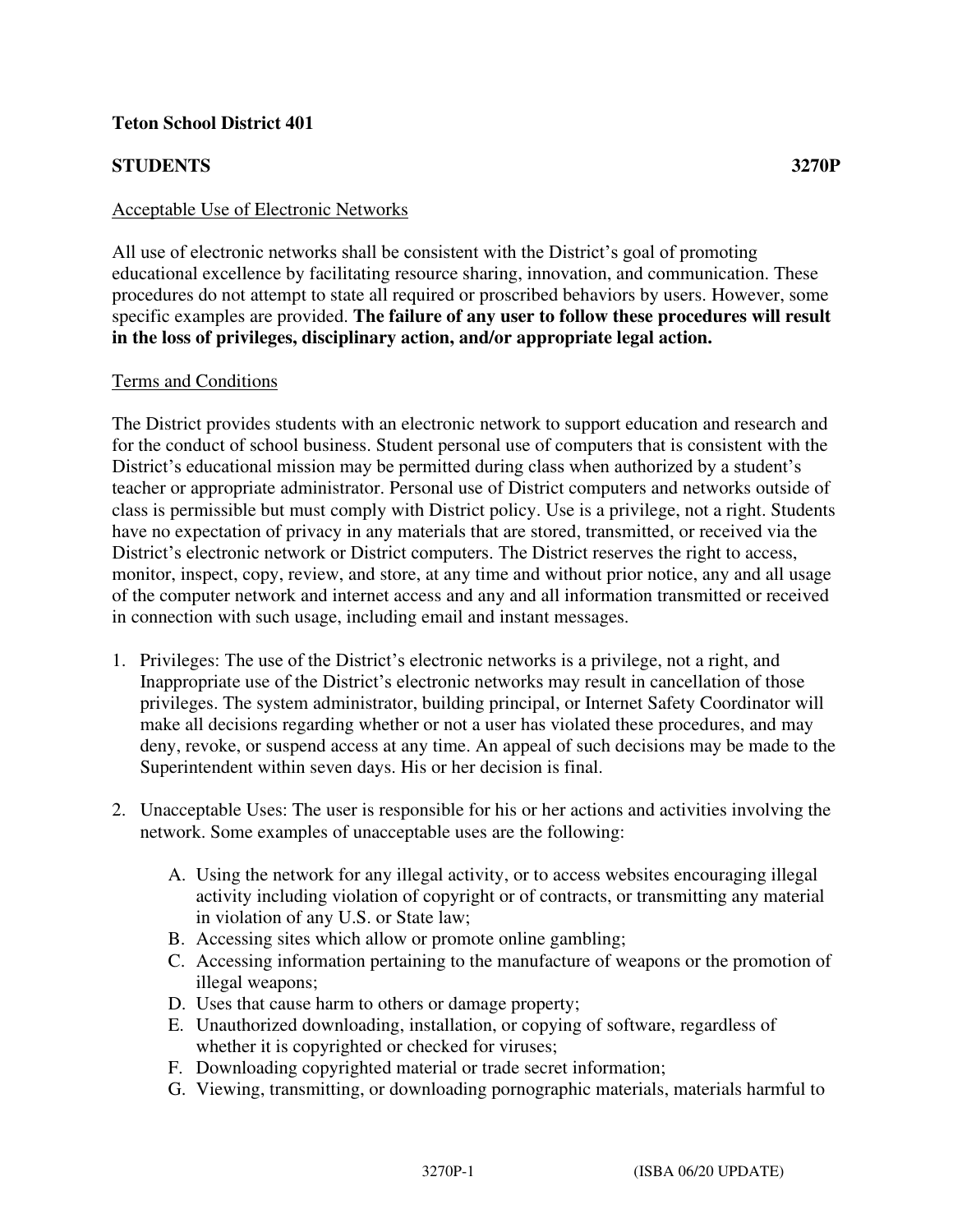minors, or other sexually explicit materials;

- H. Using the network for private financial or commercial activities;
- I. Wastefully using resources, such as file space or the printer;
- J. Hacking, attempting to bypass security systems, or gaining unauthorized access to files, resources, or entities;
- K. Uploading a worm, virus, or other harmful form of programming and other uses the jeopardize the security of the network;
- L. Invading the privacy of individuals, which includes the unauthorized disclosure, dissemination, and use of information of a personal nature about anyone;
- M. Using another user's account or password or some other user identifier that misleads message recipients into believing that someone other than you is communicating;
- N. Posting material authored or created by another person, or pictures of another person, or another person's private information or messages without his or her consent;
- O. Posting anonymous messages or messages using a name other than one's own;
- P. Using the network for commercial or private advertising;
- Q. Uses that are commercial transactions;
- R. Accessing, submitting, posting, publishing, sending, or displaying any defamatory inaccurate, abusive, obscene, profane, sexually oriented, threatening, racially offensive, or illegal material;
- S. Accessing sites which promote violence or depict or describe graphic violence. This includes promotion of self-harm;
- T. Accessing sites which advocate discrimination or which promote intolerance.
- U. Uses amounting to harassment, sexual harassment, bullying, or cyber-bullying;
- V. Uses that cause harm to others or damage their property, person, or reputation, including but not limited to engaging in defamation;
- W. Using the network while access privileges are suspended or revoked;
- X. Promotion of political, personal, or religious causes in a way that presents such opinions as the view of the District;
- Y. Disclosing identifying personal information or arranging to meet persons met on the internet or by electronic communications;
- Z. Students are prohibited from using e-mail unless authorized to do so by District staff. Students are prohibited from joining chat rooms or using school equipment or school systems for any such activity, unless it is a teacher-sponsored activity.
- 3. Network Etiquette The user is expected to abide by the generally accepted rules of network etiquette. These include, but are not limited to, the following:
	- A. Be polite. Do not become abusive in messages to others.
	- B. Use appropriate language. Do not swear or use vulgarities or any other inappropriate language.
	- C. Do not reveal personal information (including the addresses or telephone numbers) of other students or staff.
	- D. Recognize that District email is not private. People who operate the system have access to all mail. Messages relating to or in support of illegal activities may be reported to the authorities.
	- E. Do not use the network in any way that would disrupt its use by other users.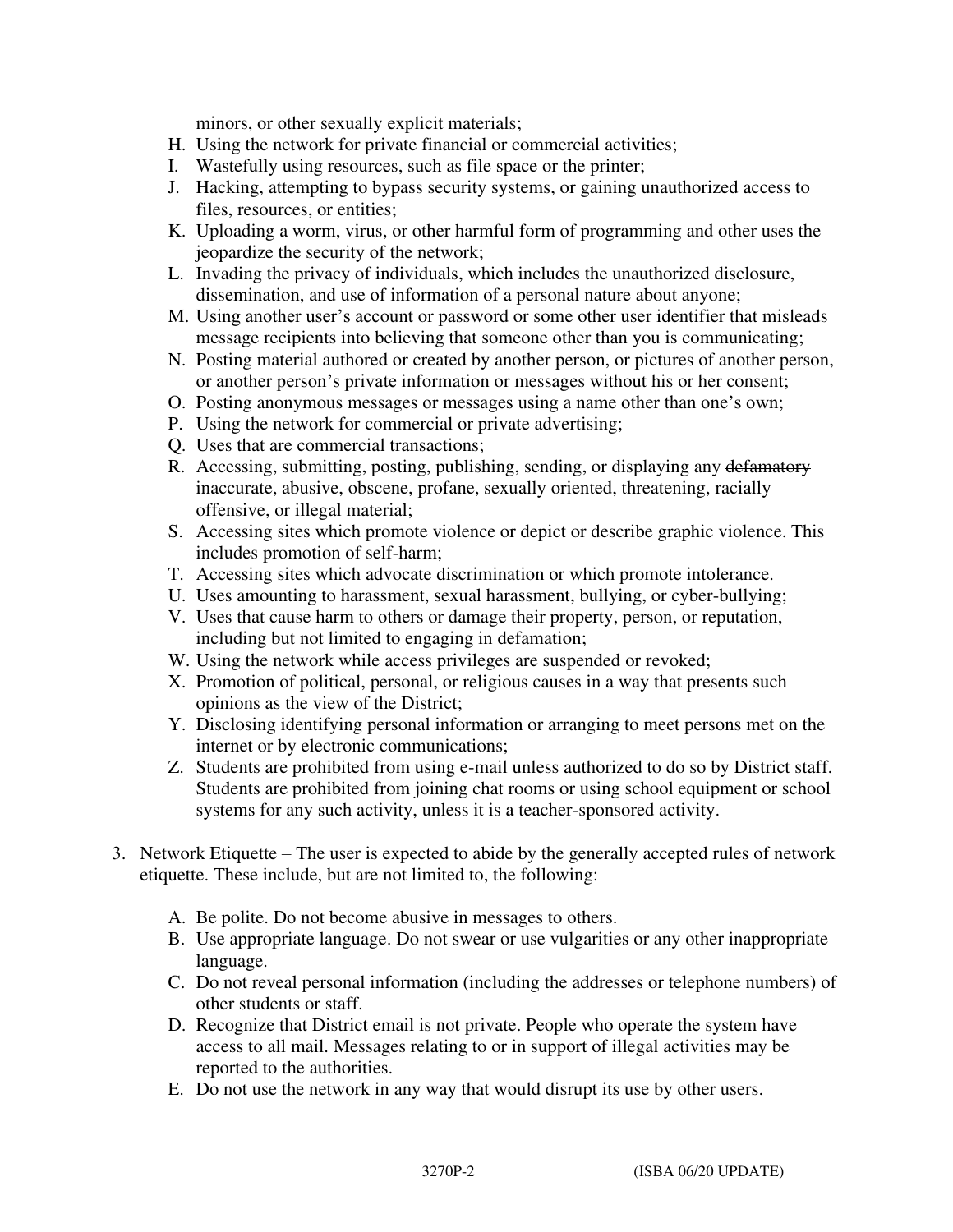- F. Consider all communications and information accessible via the network to be private property.
- 4. Security: Network security is a high priority. If the user can identify a security problem with the District's electronic devices or services, the user must notify the system administrator, Internet Safety Coordinator, or building principal. The user shall not demonstrate the problem to other users. Users shall keep their account and passwords confidential. Users shall  $\overline{D}$  not use another individual's account. Attempts to log on to the internet as a system administrator will result in cancellation of user privileges. Any user identified as a security risk may be denied access to the network.
- 5. Telephone Charges: The District assumes no responsibility for any unauthorized charges or fees, including telephone charges, long-distance charges, per-minute surcharges, or equipment or line costs.
- 6. Copyright Web Publishing Rules: Copyright law and District policy prohibit the republishing of text or graphics found on the internet or on District websites or file servers, without explicit written permission.
	- A. For each republication on a website or file server of a graphic or text file that was produced externally, there must be a notice at the bottom of the page crediting the original producer and noting how and when permission was granted. If possible, the notice should also include the website address of the original source.
	- B. Students engaged in producing website pages must provide library media specialists with e-mail or hard copy permissions before the website pages are published. Printed evidence of the status of "public domain" documents must be provided.
	- C. The absence of a copyright notice may not be interpreted as permission to copy the materials. Only the copyright owner may provide the permission. The manager of the website displaying the material may not be considered a source of permission.
	- D. The "fair use" rules governing student reports in classrooms are less stringent and permit limited use of graphics and text.
	- E. Student work may only be published if there is written permission from both the parent/guardian and the student.
	- F. Violation of the copyright web publishing rules may result in denial of access to the network.
- 7. Use of Email
	- A. The District's email system, and its constituent software, hardware, and data files, are owned and controlled by the District. The District provides email to aid students in fulfilling their duties and responsibilities and as an education tool.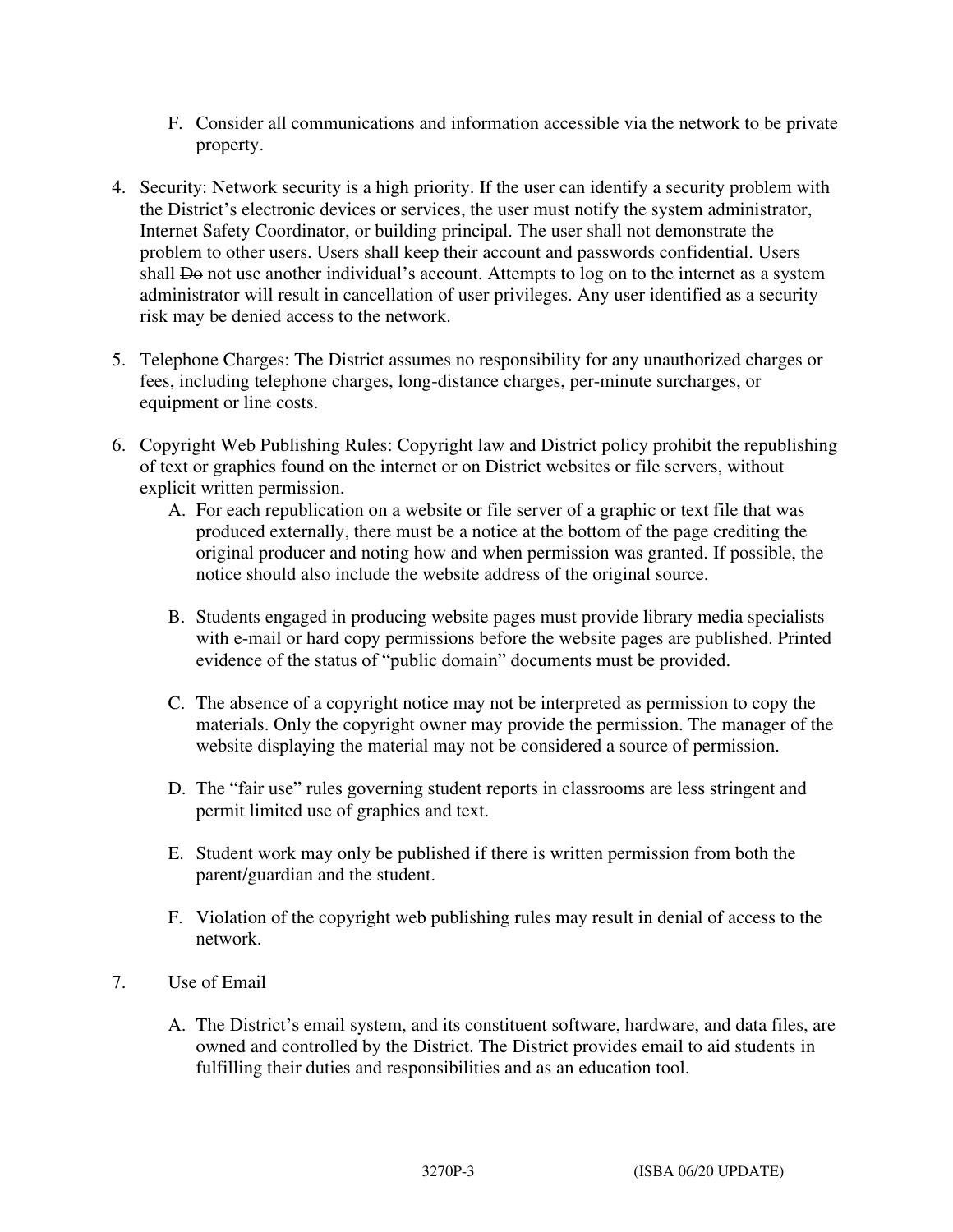- B. Email could be subject to public records requests and disclosures depending upon the subject matter of the contents of the email.
- C. The District reserves the right to access and disclose the contents of any account on its system, without prior notice or permission from the account's user. Unauthorized access by any student to an email account is strictly prohibited.
- D. Each person should use the same degree of care in drafting an electronic email message that would be put into a written memo or document. Nothing should be transmitted in an email message that would be inappropriate in a letter or memorandum.
- E. Email sent from a District account carry with them an identification of the user's internet domain. This domain name identifies the author as being with the District. Great care should be taken, therefore, in the composition of such messages and how such messages might reflect on the name and reputation of this District. Users will be held personally responsible for the content of any and all emails transmitted to external recipients.
- F. Any message received from an unknown sender should either be immediately deleted or forwarded to the system administrator. Downloading any file attached to any electronic based message is prohibited unless the user is certain of that message's authenticity and the nature of the file so transmitted.
- G. Use of the District's email system constitutes consent to these regulations.

# Internet Safety

- 1. Internet access is limited to only those "acceptable uses," detailed in these procedures.
- 2. Staff members shall supervise students while students are using District internet access at school, to ensure that the students abide by the Terms and Conditions for Internet access contained in these procedures.
- 3. Each District computer with Internet access shall be equipped with a filtering device that blocks entry to visual depictions that are obscene, pornographic, or harmful or inappropriate content for students as defined by the Children's Internet Protection Act and as determined by the Superintendent or designee. Students must use the District's filtered network for all online activities on school grounds or using District equipment.

The system administrator, Internet Safety Coordinator, and/or building principals shall monitor student Internet access.

## Student Use of Social Media